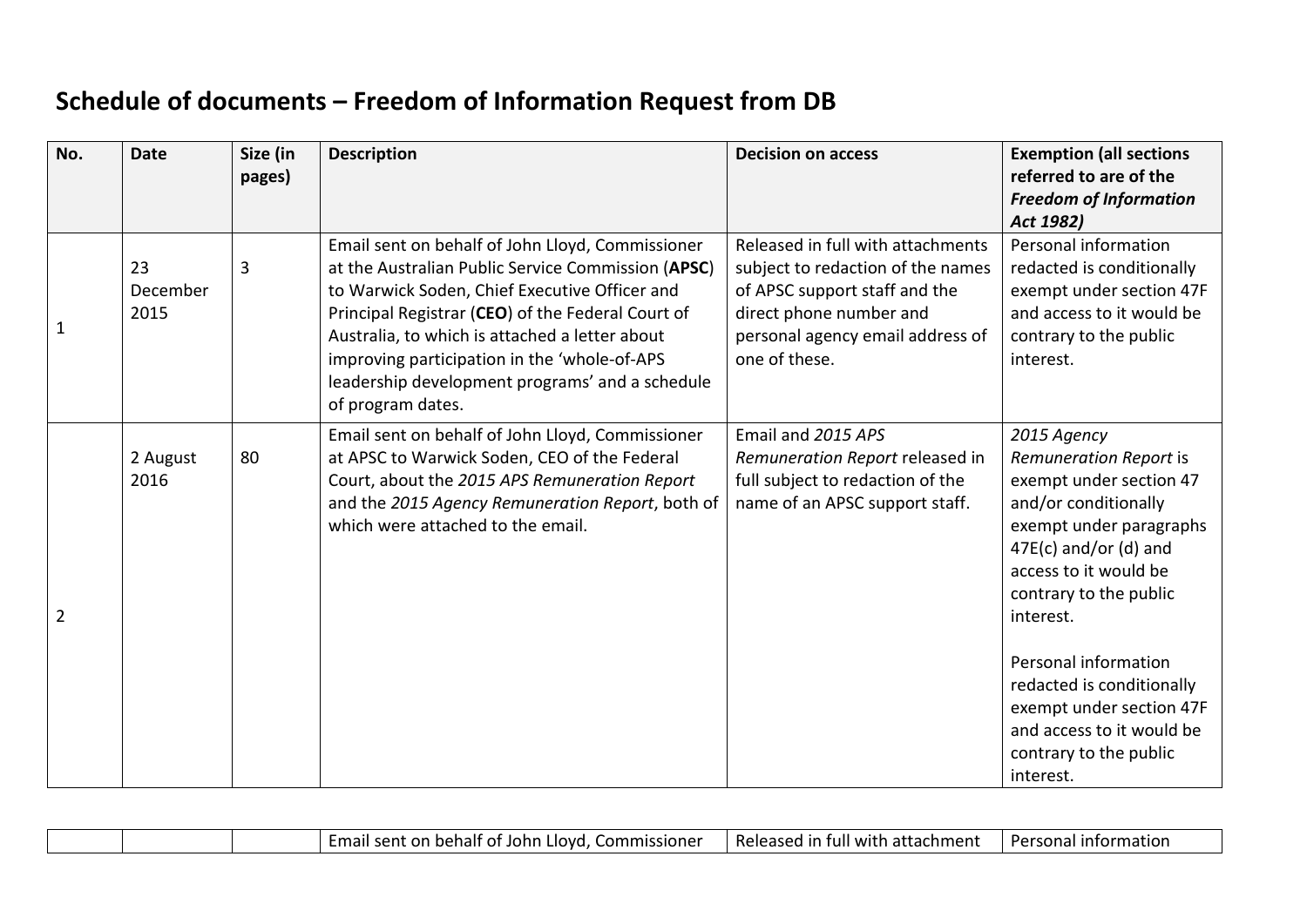| 3 | 14         | $\overline{3}$ | at APSC to Warwick Soden, CEO of the Federal               | subject to redaction of the name  | redacted is conditionally |
|---|------------|----------------|------------------------------------------------------------|-----------------------------------|---------------------------|
|   | September  |                | Court about the making of the Australian Public            | of an APSC support staff.         | exempt under section 47F  |
|   | 2016       |                | Service Commissioner's Directions 2016 to which is         |                                   | and access to it would be |
|   |            |                | attached a summary of key changes.                         |                                   | contrary to the public    |
|   |            |                |                                                            |                                   | interest.                 |
|   |            |                | Email sent on behalf of John Lloyd, Commissioner           | Released in full with attachment  | Personal information      |
|   | 10         | 8              | at APSC to Warwick Soden, Chief Executive Officer          | subject to redaction of the name  | redacted is conditionally |
|   | November   |                | and Principal Registrar of the Federal Court               | and personal agency email         | exempt under section 47F  |
| 4 | 2016       |                | attaching a letter seeking input to a review of            | address of an APSC support staff. | and access to it would be |
|   |            |                | social media guidance.                                     |                                   | contrary to the public    |
|   |            |                |                                                            |                                   | interest.                 |
|   |            |                | Email sent on behalf of John Lloyd, Commissioner           | Released in full subject to       | Personal information      |
|   | 29         | $\overline{2}$ | at APSC to Warwick Soden, CEO of the Federal               | redaction of the names of APSC    | redacted is conditionally |
|   | November   |                | Court seeking assistance to promote the Australia          | support staff and their direct    | exempt under section 47F  |
| 5 | 2016       |                | Public Service's Indigenous SES Network scheme to          | phone numbers and/or personal     | and access to it would be |
|   |            |                | Indigenous SES employees.                                  | agency email addresses.           | contrary to the public    |
|   |            |                |                                                            |                                   | interest.                 |
|   |            |                | Email sent on behalf of John Lloyd, Commissioner           | Released in full subject to       | Personal information      |
|   | 2 December | -1             | at APSC to Warwick Soden, CEO of the Federal               | redaction of the name and         | redacted is conditionally |
|   | 2016       |                | Court advising of the commencement of the                  | personal agency email address of  | exempt under section 47F  |
| 6 |            |                | <b>Australian Public Service Commissioner's Directions</b> | an APSC support staff.            | and access to it would be |
|   |            |                | 2016.                                                      |                                   | contrary to the public    |
|   |            |                |                                                            |                                   | interest.                 |
|   |            |                | Email sent on behalf of John Lloyd, Commissioner           | Released in full with attachment  | Personal information      |
|   | 13 April   | $\overline{2}$ | at APSC to Warwick Soden, CEO of the Federal               | subject to redaction of the name  | redacted is conditionally |
|   | 2017       |                | Court attaching a letter from John Lloyd about SES         | of an APSC support staff.         | exempt under section 47F  |
|   |            |                | cap reporting.                                             |                                   | and access to it would be |
|   |            |                |                                                            |                                   | contrary to the public    |
|   |            |                |                                                            |                                   | interest.                 |

|            | Email sent on behalf of John Lloyd, Commissioner | Released in full subject to | Personal information      |
|------------|--------------------------------------------------|-----------------------------|---------------------------|
| 5 May 2017 | at APSC to Warwick Soden, CEO of the Federal     | redaction of the name and   | redacted is conditionally |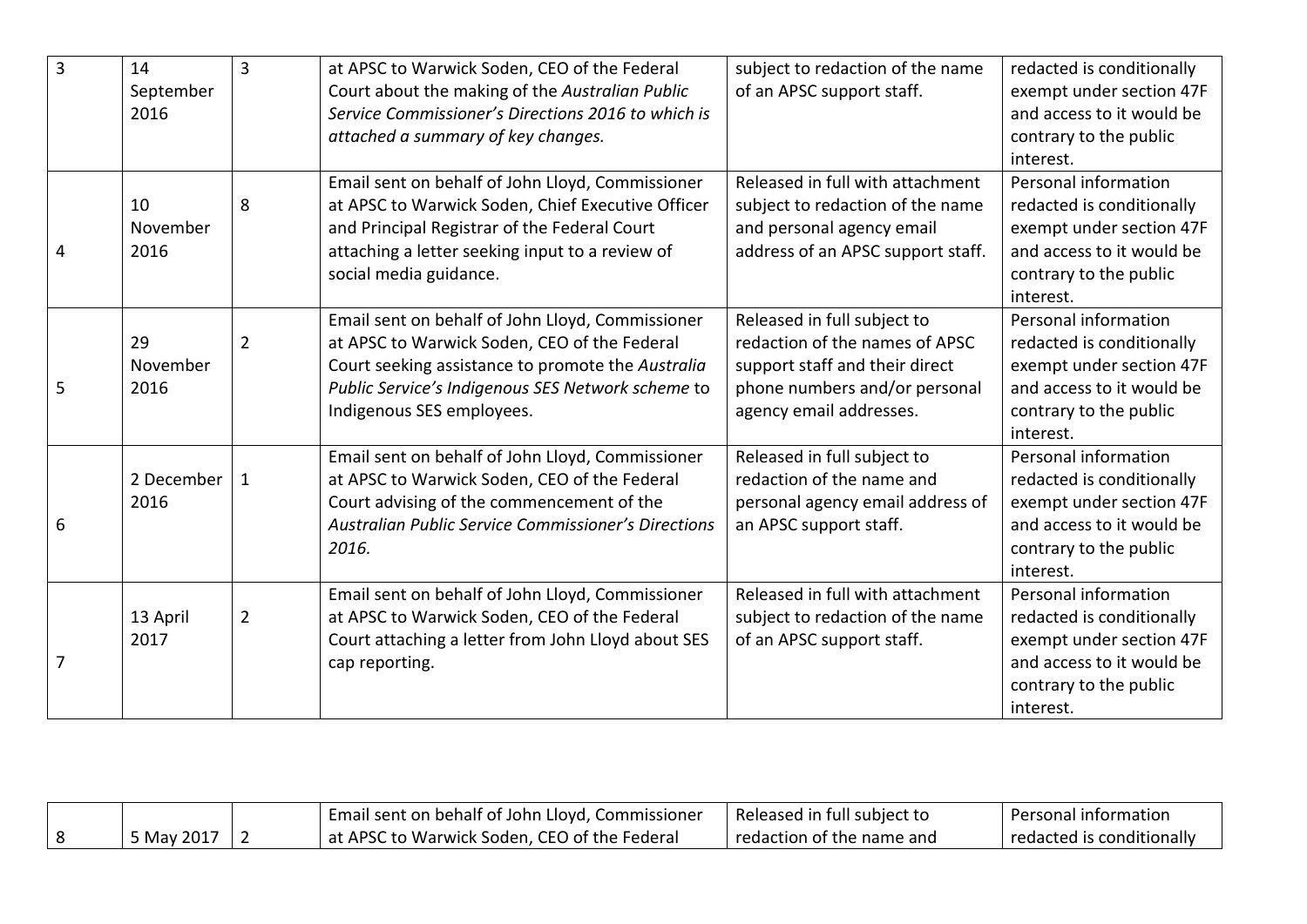|    |                 |              | Court seeking views about potential changes to the<br>reporting of termination for misconduct.                                                                                                                                                         | personal agency email address of<br>an APSC support staff.                                                                                                       | exempt under section 47F<br>and access to it would be<br>contrary to the public<br>interest.                                                                                                                   |
|----|-----------------|--------------|--------------------------------------------------------------------------------------------------------------------------------------------------------------------------------------------------------------------------------------------------------|------------------------------------------------------------------------------------------------------------------------------------------------------------------|----------------------------------------------------------------------------------------------------------------------------------------------------------------------------------------------------------------|
| 9  | 9 June 2017     | 78           | Email sent on behalf of John Lloyd, Commissioner<br>at APSC to Warwick Soden, CEO of the Federal<br>Court about the 2016 APS Remuneration Report<br>and the confidential 2016 Agency Remuneration<br>Report, both of which were attached to the email. | Email and 2016 APS<br>Remuneration Report released in<br>full subject to redaction of the<br>name and personal agency email<br>address of an APSC support staff. | 2016 Agency<br>Remuneration Report is<br>exempt under section 47<br>and/or conditionally<br>exempt under paragraphs<br>$47E(c)$ and/or (d) and<br>access to it would be<br>contrary to the public<br>interest. |
|    |                 |              |                                                                                                                                                                                                                                                        |                                                                                                                                                                  | Personal information<br>redacted is conditionally<br>exempt under section 47F<br>and access to it would be<br>contrary to the public<br>interest.                                                              |
| 10 | 13 June<br>2017 | $\mathbf{1}$ | Email sent on behalf of John Lloyd, Commissioner<br>at APSC to Warwick Soden, CEO of the Federal<br>Court about the publication on the APSC website of<br>the 2016 APS Remuneration Report.                                                            | Released in full subject to<br>redaction of the name and<br>personal agency email address of<br>an APSC support staff.                                           | Personal information<br>redacted is conditionally<br>exempt under section 47F<br>and access to it would be<br>contrary to the public<br>interest.                                                              |

|  |           | A chain of emails between (or on behalf of)     | Released in full subject to     | Personal information      |
|--|-----------|-------------------------------------------------|---------------------------------|---------------------------|
|  | 31 August | Warwick Soden CEO of the Federal Court and John | redaction of the names, direct  | redacted is conditionally |
|  | 2017      | Lloyd, Commissioner at APSC about organising a  | phone numbers and/or personal   | exempt under section 47F  |
|  |           | meeting.                                        | agency email addresses of APSC  | and access to it would be |
|  |           |                                                 | and Federal Court support staff | contrary to the public    |